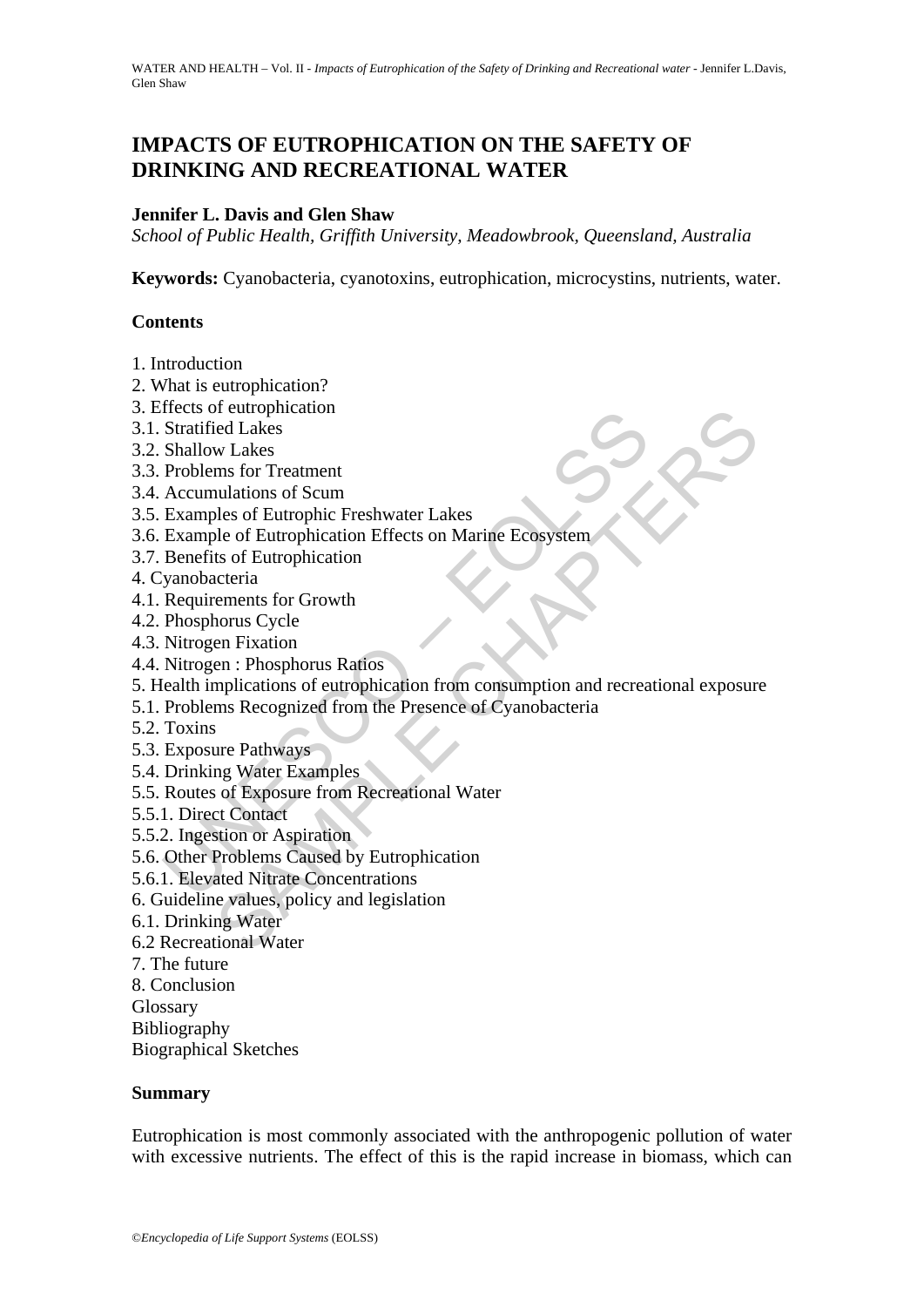have both positive and negative effects. Positive effects relate to the use of the waterbody as a source of fertilizer for economic benefit, such as for fish farms or rice paddies. Unfortunately, there are many more negative effects including: increased turbidity; dominance of particular species and therefore loss of biodiversity; offensive odor, taste and color; problems for drinking water treatment; and release of toxins causing human and environmental health problems.

Many cyanobacteria possess gas vesicles which allow them to migrate vertically within the water column to reach optimum growth conditions. This facility can provide them with a great advantage over other phytoplankton, particularly in stratified waters. Even in well mixed, shallow waters cyanobacteria may have an advantage, because many are capable of growth in varying levels of light and with low levels of nitrogen to phosphorus. Some species also proliferate in waters with low levels of dissolved oxygen having an affinity for phosphorus, nitrogen and carbon dioxide.

ing an affinity for phosphorus, nitrogen and carbon dioxide.<br>
The an affinity for phosphorus, nitrogen and carbon dioxide.<br>
The mean douthreaks of cyanobacteria, mainly as a result of<br>
phication and outhreaks of cyanobacte any of the World's recreational and drinking water sources suffer firmity for phosphorus, nitrogen and carbon dioxide.<br>
any of the World's recreational and drinking water sources suffer firmin and outbreaks of cyanobacteri A great many of the World's recreational and drinking water sources suffer from eutrophication and outbreaks of cyanobacteria, mainly as a result of increased stream regulation. This has provided ideal conditions for concentrations of nutrients and growth of cyanobacteria. The toxins contained in cyanobacterial cells can have many acute effects on vertebrates, ranging from minor skin irritations, liver damage, impaired nervous system to death of livestock, wildlife and pets. Paralytic shellfish poisons have the potential to cause human deaths because they bioaccumulate in freshwater mussels. There are also risks of chronic illness from consumption of low doses of cyanotoxins, such as from drinking water or from bioaccumulation in crops irrigated with contaminated water. Marine cyanobacteria have been found to harbor *Vibrio cholerae* and are known to survive in ships ballast waters. Therefore conditions which favor cyanobacterial growth may increase the incidence of water-related diseases.

The problem of eutrophication can be reversed, but it needs both diffuse and point sources of nutrients reduced in order to be effective. Marine cyanobacterial outbreaks may be more difficult to control, due to the complexities created by the tides, winds, freshwater outflows and topography. Remediation of dams and lakes using these processes may still take several years until the new equilibrium between sediment and water is reached. In the meantime, the health risk must be reduced by physical removal of cells and toxin by treatment, or the issuing of warnings for recreational waters. To this end, a number of countries have developed legislation aimed at sustainable development, supported by guidelines to assist government agencies and the community to jointly combat these problems. However, further animal data is required to develop accurate guideline values and set suitable targets to control eutrophication.

# **1. Introduction**

There is an increasing trend towards eutrophication of waterbodies world-wide. This process, when caused by human intervention, brings about rapid changes in aquatic biomass, often with losses of biodiversity and proliferation of exotic species. Additionally, eutrophication favors the growth and dominance of cyanobacteria, which contain toxins that can have detrimental effects on human and environmental health.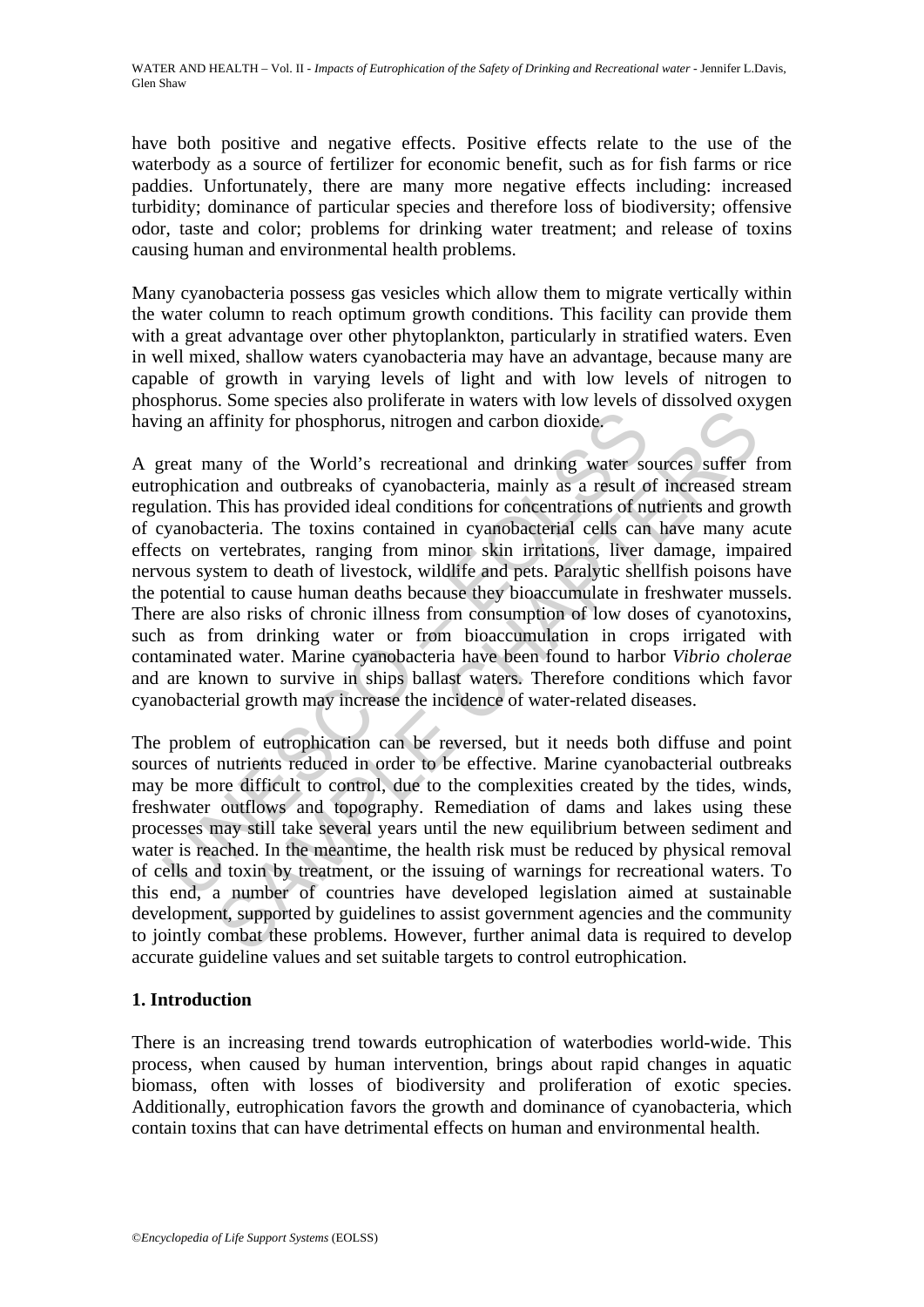Eutrophication and cyanobacterial growth can become a problem in any types of water. In freshwater, the accelerated algal growth can lead to problems with odors, taste and color and cause problems for water treatment by blocking filters. The toxins can be difficult to remove during water treatment, causing additional cost and increased human health risks from drinking water. Cyanobacterial growth in fresh water has also caused losses of livestock, wildlife and pets. Recreational waters can also harbor cyanotoxins and water-related diseases, with varying health effects. The aim of this article is to explain eutrophication and look into its cause. It will provide examples of eutrophic lakes and the detrimental effects of excess nutrients. Then it will outline the growth requirements of cyanobacteria and look at the impacts of cyanotoxins on health from the various exposure pathways. Finally, the article will discuss legislation, policies and guidelines in place to assist in the management and control of eutrophication and what the future may hold.

## **2. What is Eutrophication?**

Waterbodies can be broadly classed as ultra-oligotrophic, oligotrophic, mesotrophic, eutrophic or hypereutrophic, depending on the concentration of nutrients in the water and the productivity of the waterbody. 'Trophy' refers to the rate at which organic matter is supplied to a waterbody per unit of time. Natural eutrophication is the process, which may take thousands of years, for a waterbody to age and become more productive.

**That is Eutrophication?**<br> **Explories:** The broadly classed as ultra-oligotrophic, oligotrophic or hypereutrophic, depending on the concentration of nut<br>
the productivity of the waterbody. Trophy<sup>7</sup> refers to the rate<br>
ter Eutrophication?<br>
Eutrophication?<br>
Se can be broadly classed as ultra-oligotrophic, oligotrophic, mesotrop<br>
or hypereutrophic, depending on the concentration of nutrients in the wo<br>
oductivity of the waterbody. 'Trophy' ref Anthropogenic or cultural eutrophication is water pollution caused by excess quantities of nutrients, such as nitrogen and phosphorus, resulting in excessive growth of plants and algae and reducing visibility. The subsequent decomposition of this organic matter by bacteria can consume all the dissolved oxygen in the water, killing other aquatic life and sometimes producing offensive odors and tastes in treated drinking water. Algae also absorb and concentrate mineral nutrients. When they die and settle to the bottom of the waterbody these nutrients are released, serving as a form of secondary pollution. Cultural eutrophication can also favor the growth of particular organisms, such as nitrogen fixing bacteria, allowing them to out-compete other species and decrease biodiversity. In contrast, oligotrophic waterbodies are characterized by a low level of nutrients, low productivity, high visibility and a diverse biota.

In the mid 1900's eutrophication was recognized as a pollution problem in many European and North American lakes and reservoirs. Since then waterbodies world-wide have shown an increasing trend towards eutrophication from anthropogenic sources. This trend is causing deterioration of the aquatic environment and creating serious problems for drinking-water treatment and human health.

In their natural state, rivers generally have a significant flushing rate, allowing sediments to accumulate, and then be carried downstream. As humans have tried to control nature by damming rivers in order to provide a constant source of water for their needs, they have altered the hydrology of the watercourses. Surface water consumption has also continued to grow with increasing population. Many rivers are often highly regulated, impacting the quality and environmental flow of the water. Slower flows allow less water for dilution and reduce the level of turbidity or mixing in the water.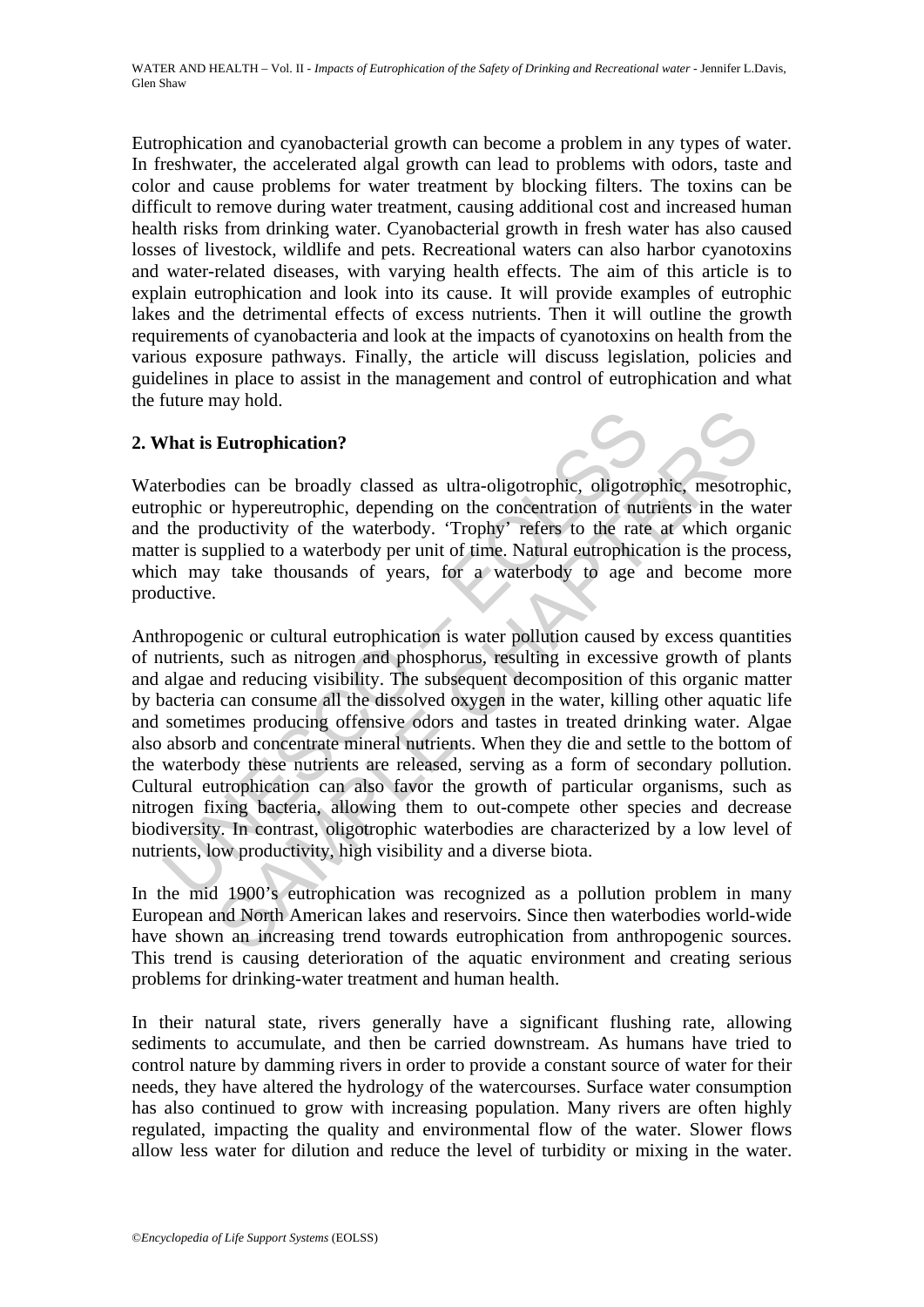Lakes and dams generally have longer water retention times than rivers and can accumulate sediments and nutrients. The increased retention times and larger surface areas associated with dams and lakes change the growth conditions of the waterbody. The sediments can act as a sink for nutrients such as phosphorus, which can later be released back into the water and, when combined with ideal growing conditions, create a rapid increase in the growth of cyanobacteria and algae.

Humans add excessive amounts of plant nutrients, such as carbon, nitrogen and phosphorus to waterbodies. This pollution has become a problem particularly in areas with high levels of industrialization and urbanization. Sewage treatment plants and intensive animal industries provide the main point sources for nutrients in waterways. Runoff from fertilized land and eroded soils as well as animal manures and plant litter are the main non-point sources. Many rivers worldwide have high phosphorus levels, with some rivers having high nitrogen levels as well. Storm water from urbanized areas can transport many nutrients and chemicals to the receiving water. Cropping and deforestation contribute to erosion and run-off of nutrients and top soils, binding some nutrients and increasing the sedimentation levels. The loss of riparian vegetation along the stream lengths, and the introduction of exotic fish pests, such as carp and gambusia have also had an impact on many rivers, adding to the rate of sedimentation and loss of native organisms in the waterways.

If some rivers having high nitrogen levels as well. Storm water from transport many nutrients and chemicals to the receiving warestation contribute to erosion and run-off of nutrients and top sients and increasing the sedi rivers having high nitrogen levels as well. Storm water from urbanized and the microsion and chemicals to the receiving water. Cropping on contribute to erosion and un-off of nuctinets and top sois, binding sold non-ordina It was suggested that the level of phosphorus was responsible for the eutrophication in lakes, impairing the use of the waterbody as a resource for drinking water and recreation. Carbon and nitrogen undergo biochemical conversion to their gaseous forms, but phosphorus accumulates in aquatic systems, causing over production of biomass in the waterbody. Using seven, small, natural lakes as experimental systems, scientists at the University of Manitoba added various combinations of nutrients to determine the major plant nutrient that was the key to controlling eutrophication in lakes. Lakes 226 and 227 were particularly important in demonstrating that phosphorus was that key nutrient.

Studies of Lake 227 demonstrated that algae in lakes were able to obtain sufficient carbon from the carbon dioxide in the atmosphere to support eutrophic blooms. Nitrogen fixing algae were able to fix sufficient nitrogen to support algal growth. Lake 226 was divided into two portions using a plastic divider curtain. For several years, carbon and nitrogen were added to one half and carbon, nitrogen and phosphorus were added to the other half. It was found that the side receiving only carbon and nitrogen did not become eutrophic while the other half, receiving the phosphorus, developed eutrophic algal blooms each year, convincing skeptics that phosphorus was the key nutrient**.** This brought about changes in legislation to remove phosphates from laundry detergents and to control phosphates in sewage. However, this nutrient pollution is still a problem world-wide.

Although a number of elements are necessary to sustain the growth of algae, phosphorus is generally considered the limiting nutrient in temperate fresh waters. Most phosphorus goes into the bottom sediments, providing a permanent source of phosphorus. A portion of the soil particles can remain suspended for a period of time, acting as a potential reservoir of biologically available phosphorus, or the sediments can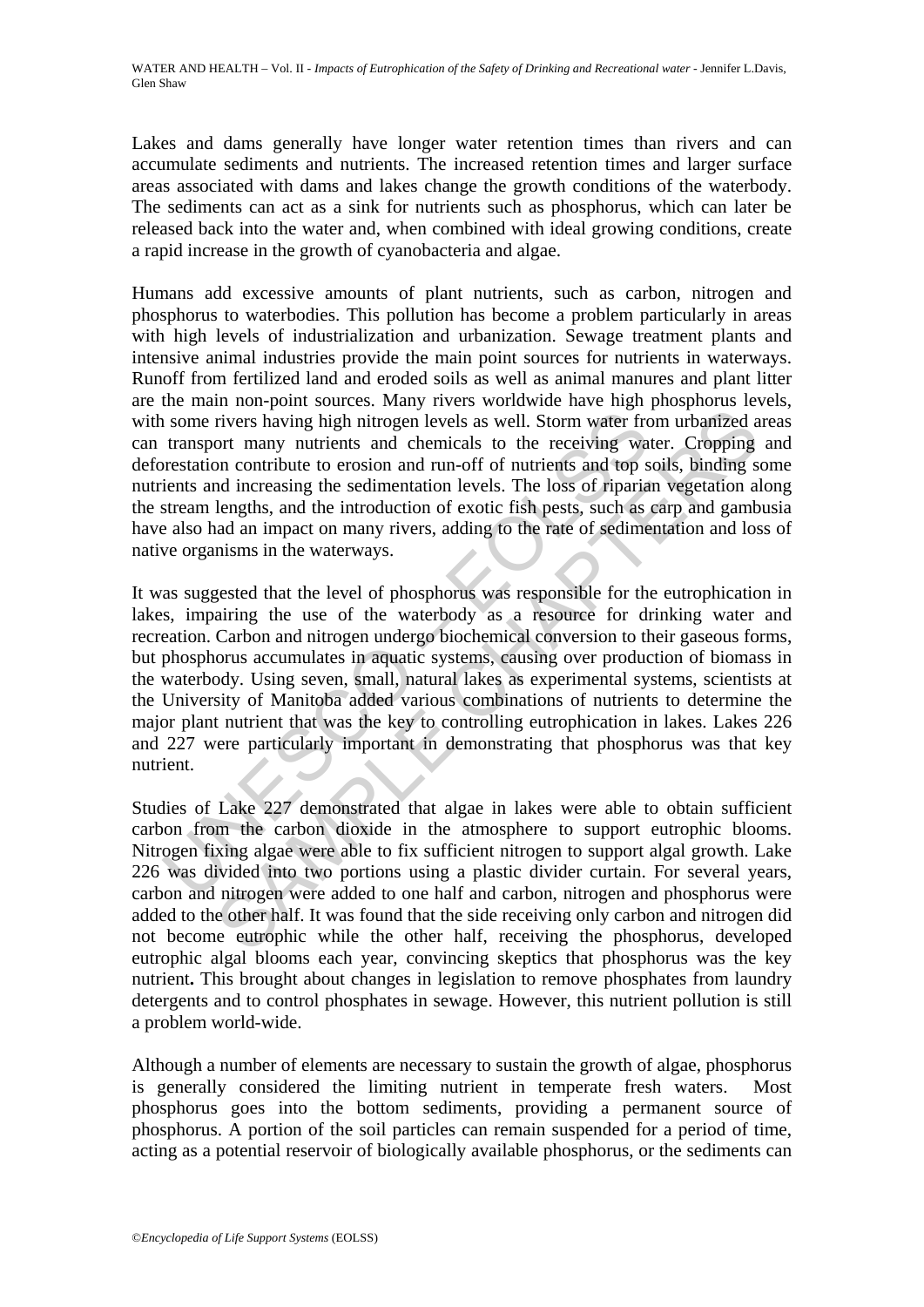release phosphorus back into the water with changes in pH and redox potential. The microorganisms and higher plants present in waters can readily remove phosphorus from solution to fulfill their growth requirements.



Figure 1. Lake 226 – Manitoba (*Source:* Experimental Lakes Area, or ELA. (n.d.). University of Manitoba Viewed 6 April, 2006, available: http://www.dfo-mpo.gc.ca/regions/central/pub/elarle/index\_e.htm.)

## **3. Effects of Eutrophication**

## **3.1. Stratified Lakes**

Figure 1. Lake 226 – Manitoba<br>
Figure 1. Lake 226 – Manitoba<br>
SApril, 2006, available: http://www.dfo-mpo.gc.ca/regions/central/pub/el<br>
fe/index\_e.htm.)<br>
SApril, 2006, available: http://www.dfo-mpo.gc.ca/regions/central/pu The quality of a lake and its ability to support aquatic organisms are affected by the amount of mixing the lake is subjected to, as well as other factors, such as climate, topography, inflows and the amount of vegetation. The depth, size and shape of the lake can be important factors influencing mixing. Water density peaks at 3.9°C, any warmer or colder water is lighter in density. As the surface water warms, it loses density. Wind and waves will readily mix a lake six to nine meters in depth, unless it is too small to catch the wind, or an unsuitable shape for mixing. However, deeper areas will not be mixed, dividing the lake into three zones, each with different physicochemical characteristics and biological populations.

The epilimnion is the zone of warm surface water and majority of plant growth. The thermocline is the transition area between the warm water and the colder hypolimnion zone at the bottom. Stratification traps nutrients released from the bottom sediments in the hypolimnion. During Autumn and Spring, the temperatures of the surface and the bottom even out; mixing occurs, causing an increase of nutrients flowing to the surface and the formation of blooms. Mixing also distributes oxygen throughout the lake. Many organisms cannot function efficiently unless the oxygen content of the waterbody is near saturation point. If the lake produces too much algae which then fall to the bottom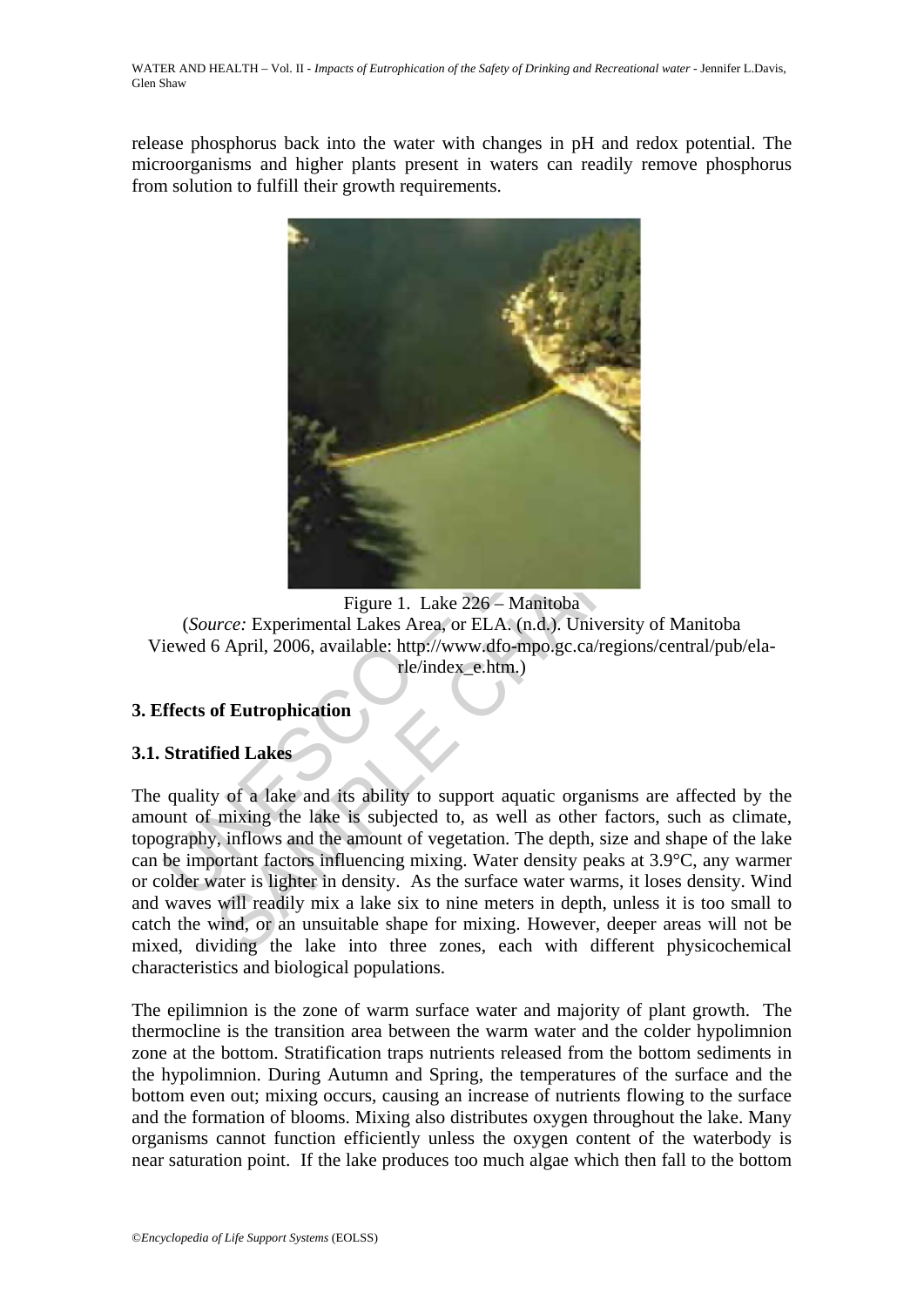to decay, the oxygen levels become depleted. This problem can preclude fish and other biota from inhabiting the deepwater regions of anoxic lakes on a seasonal or nocturnal basis.



(*Source:* Modified from the Washington Lake Book (n.d.) Lake Charactistics. Washington State Department of Ecology. Viewed 6 April, 2006, available: http://www.ecy.wa.gov/programs/wq/plants/lakes/characteristics.html.)

Figure 2. Diagram showing the stratified layers of a la<br>
(*Source:* Modified from the Washington Lake Book (n.d.) Lake<br>
Washington State Department of Ecology. Viewed 6 April, 200<br>
http://www.ecy.wa.gov/programs/wq/plants/ Figure 2. Diagram showing the straified layers of a lake<br>ce: Modified from the Washington Lake Book (n.d.) Lake Charactistics.<br>
entry to the Charactistic Schington State Department of Ecology. Viewed 6 April, 2006, availab A shallow lake is considered healthy when there is a balance between large rooted plants (macrophytes) and algae. Once the situation favors micro or macro algae, it is very difficult to reverse the system. Biological processes and water quality are maintained by having a diverse range of plants. They take up nutrients and provide food and shelter for zooplankton which may graze on algal species. Vegetation not only provides oxygen to the water column during photosynthesis, but also stabilizes the sediments and reduces the release of sediment-bound nutrients during destratification or mixing.

## **3.2. Shallow Lakes**

Shallow lakes present different challenges to the control of eutrophication than deep lakes. Sunshine normally penetrates to the bottom of the lake and nutrients from the sediments are bioavailable to all plants and organisms due to the lake's ability to be easily mixed by wind, storm or inflows. However, excessive nutrients enrich the water causing massive algal growth, and changing the natural biodiversity of the waterbody. Native fish species have been replaced by more resistant species such as carp, which can muddy the water and dislodge submerged vegetation, or there may be a complete loss of fish species. Elevated levels of algae compete with macrophytes for light and can smother submerged vegetation as is the case with sea grasses covered in the marine cyanobacterium, *Lyngbya majuscula*. Changes in water depth can reduce light penetration to submerged vegetation or cover them with sediment from silt. Beaches and lake edges can be detrimentally affected by masses of rotting, stinking algae, causing problems for tourists, beachgoers and water treatment agencies. In sub-tropical and tropical areas there is little differentiation between seasons which can create eutrophic blooms of algae almost all year round.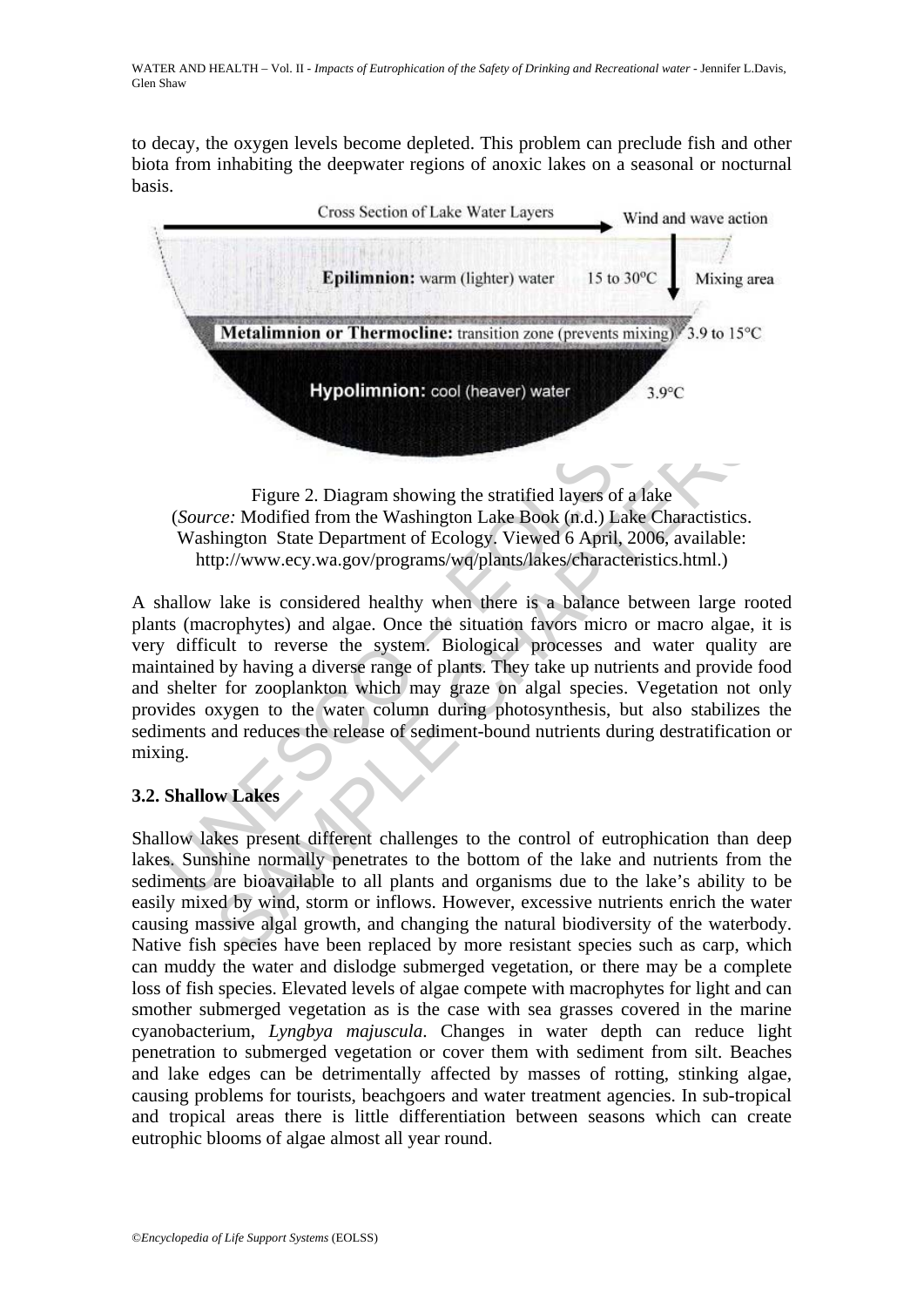Ingestion of these contaminated waters has been associated with the deaths of cattle and other animals. Gastrointestinal disorders in humans have also been linked to ingesting cyanotoxin contaminated water. Recreational use of waters containing cyanobacterial blooms have caused allergic and dermalogic reactions in some people. Some green algae and cyanobacteria can cause off-flavors and odors in water and fish, as well as causing filtration difficulties in water treatment and industrial facilities.

# **3.3. Problems for Treatment**

aks or slimy scums of blue-green paint on the surface, or they is<br>not ally throughout the water column giving the water a visible green<br>tment which lyses the bloom will release toxins into the water, wl<br>ove. The blooms can an possible and the water of the burst processes and the surface. The most processes and the water column giving the water a visible green discoloration, which lyses the bloom will release toxins into the water, which are Green algae and cyanobacteria can produce earthy, musty or grassy odors and tastes, which are mainly attributed to the compounds geosmin and methylisoborneol. Although not considered a health concern at this stage, customer complaints about these problems can provide a useful early alert system. As they proliferate, they can look like streaks or slimy scums of blue-green paint on the surface, or they may be distributed evenly throughout the water column giving the water a visible green discoloration. Any treatment which lyses the bloom will release toxins into the water, which are difficult to remove. The blooms can also cause problems with water treatment processes by clogging filters. This causes shorter filter runs and more frequent backwashing. However, cyanobacteria with gas vesicles to give them added buoyancy may cause filter clogging even after a clarification step.

These cyanobacteria are able to regulate their buoyancy and actively seek water depths suitable for optimal growth. However, this regulation process can be slow and when the weather changes from stormy to fine, shifting the water from turbulent to stratified, buoyant cells may accumulate on the surface. Light winds may drive them to the shore forming scums. Such agglomerations are very dense, accumulating cells by a factor of 1 000 or more. Million-fold accumulations looking like pea-soup consistency, can pose a serious health risk to recreational users.

## **3.4. Accumulations of Scum**

Accumulations of cyanobacteria are usually caused by planktonic species, in eutrophic waters. However, benthic cyanobacteria often growing in marine environments, can form mats on the lake or marine floor in oligotrophic conditions. They can only grow in clear water where sunlight penetrates to the bottom. Their photosynthesis on sunny days, may lead to high levels of oxygen production, forming bubbles under the mats which can cause parts of the mats to break away and float to the surface. Again, these situations can pose a serious health risk.

-

-

TO ACCESS ALL THE **24 PAGES** OF THIS CHAPTER, Visi[t: http://www.eolss.net/Eolss-sampleAllChapter.aspx](https://www.eolss.net/ebooklib/sc_cart.aspx?File=E2-20A-04-02)

<sup>-</sup>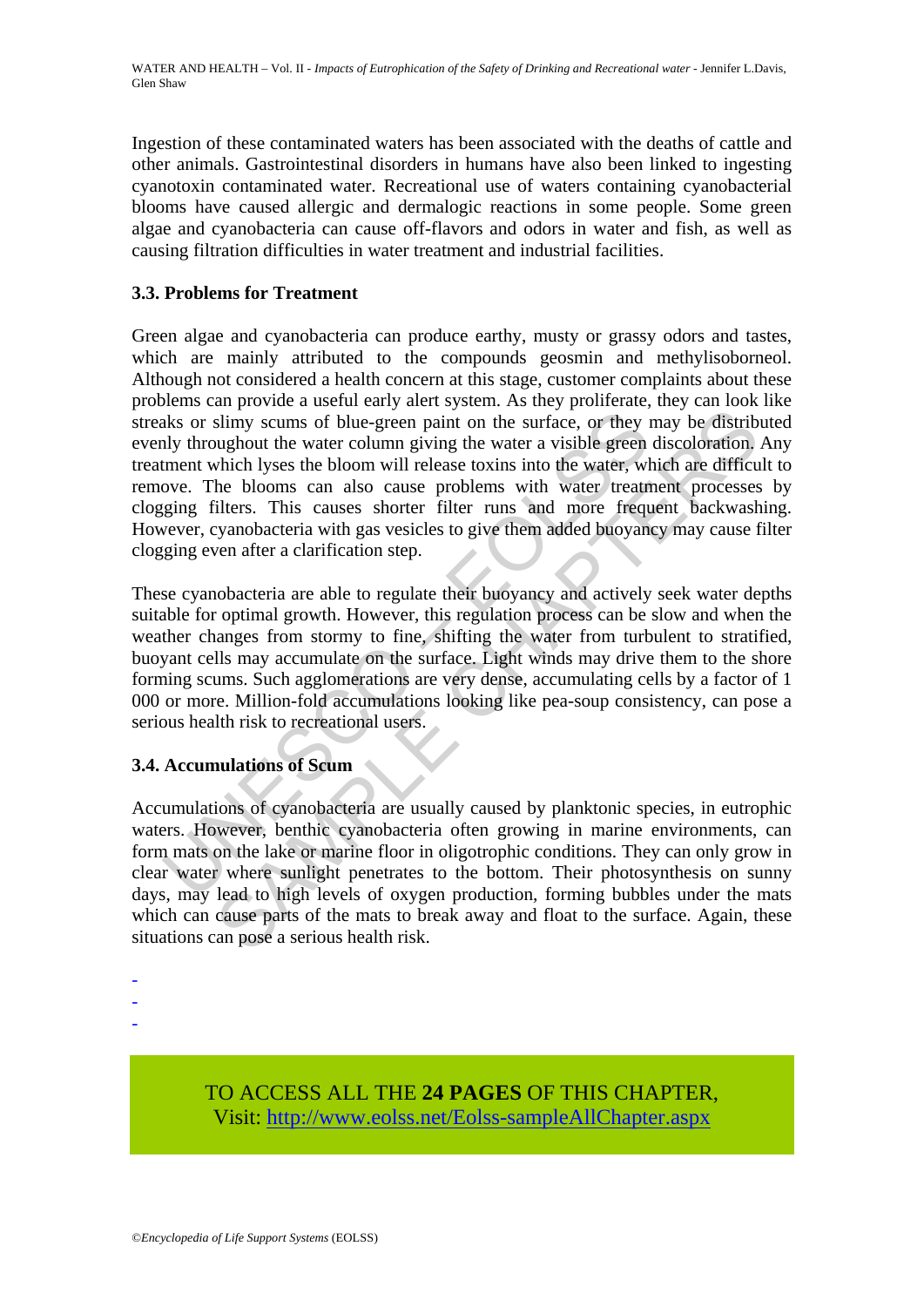#### **Bibliography**

ANZECC (2000). *National Water Quality Management Strategy: Australian and New Zealand Guidelines for Fresh and Marine Water Quality 2000*. Australian and New Zealand Environment and Conservation Council and Agriculture and Resource Management Council of Australia and New Zealand [This document provided a list of environmental values to be protected providing a guideline value for recreational water].

Ashworth, T. (n.d.). *Ballast research to kill shipping hitch-hikers*. CRC Reef Research Centre [This article outlined the risk to the Great Barrier Reef from organisms carried in ships ballast].

Chorus, I., & Bartram, J. (Eds.) (1999). *Toxic Cyanobacteria in Water: A guide to their public health consequences, monitoring and management*. World Health Organisation. [This document provided detailed information on the nature and diversity of cyanobacteria, causes of blooms, detailed information about the toxins produced, health implications and remedial measures for drinking water treatment].

Codd, G. A. (2000). Cyanobacterial toxins, the perception of water quality, and the prioritisation of eutrophication control. *Ecological Engineering*, 16, 51-60 [The paper reviews the occurrence of cyanotoxins with examples. Also looks at the properties of the toxins, health implications and likelihood of further toxins being discovered].

(c. 21. (2000), Cynnoxieum Costal, and Pertephon Control and the paper review<br>by the case, control *Ecological Engineering*, 16, 51-60 [The paper review<br>otoxins with examples. Also looks at the properties of the toxins, h (2000). Cyanobacketa Osista, the Peterpoint of wate quantity, and the photisaat<br>in control. *Ecological* Engineering, 16, 51-60 (The paper reviews the occurrence<br>in the capacitor of the toxins, health implications and lik Codd, G. A., Morrison, L. F., & Metcalf, J. S. (2005). Cyanobacterial toxins: risk management for health protection. *Toxicology and Applied Pharmacology*, 203, 264-272. [This paper presented the health risks associated with the various groups of toxins and provided suggested guideline values and risk assessments].

Constructed Shallow Lake Systems: Design Guidelines for Developers, Version 2, November 2005. (2005). Melbourne Water.

Dokulil, M., Chen, W., & Cai, Q. (2000). Anthropogenic impacts to large lakes in China: the Tai Hu example. *Aquatic Ecosystem Health & Management*, 3, 81-94 [This paper outlined the process of eutrophication, charting nitrogen and phosphorus, in a large, shallow lake in China].

*Environmental Protection (Water) Policy 1997* (2004). Office of the Queensland Parliamentary Counsel. [The document was used to provide the terminologies for environmental values and water quality indicators].

EPAQld (2005). *Lyngbya updates*. Environmental Protection Agency and Queensland Parks and Wildlife Service. [This website monitors Moreton Bay in South East Queensland for blooms of Lyngbya majuscula and provides detailed annual information regarding the blooms].

EPAQld (2006). *Queensland Water Quality Guidelines 2006*. Environmental Protection Agency [A new guideline document provided specifically for Queensland regions for recreational and drinking water sources and the protection of aquatic ecosystems].

Epstein, P. R. (1993). Algal blooms in the spread and persistence of cholera. *Bio Systems*, 31, 209-221. [This paper discussed the symbiotic relationship between Vibrio cholerae and cyanobacteria, diatoms, paeophytes and aquatic plants].

*Experimental Lakes Area* (n.d.). University of Manitoba. Viewed 6 April, 2006, available: http://www.dfo-mpo.gc.ca/regions/central/pub/ela-rle/index\_e.htm. [This web article, with photos, provided details of the effects of phosphorus as the key to the development of eutrophication].

Huang, Q., Wang, Z., Wang, C., Wang, S., & Jin, X. (2005). Phosphorus release in response to pH variation in the lake sediments with different ratios of iron-bound P to calcium-bound P. *Science & Technology Letters, Chemical Speciation and Bioavailability*, 17 [This article provided details of the circumstances which caused the release of bound phosphorus from sediments].

Jayatissa, L. P., Silva, E. I. L., McElhiney, J., & Lawton, L. A. (2006). Occurrence of toxigenic cyanobacterial blooms in freshwaters of Sri Lanka. *Systematic and Applied Microbiology*, 29, 156-164. [This paper studied the phytoplankton biovolume and water quality parameters including ratios of N to P, in 117 constructed lakes in Sri Lanka].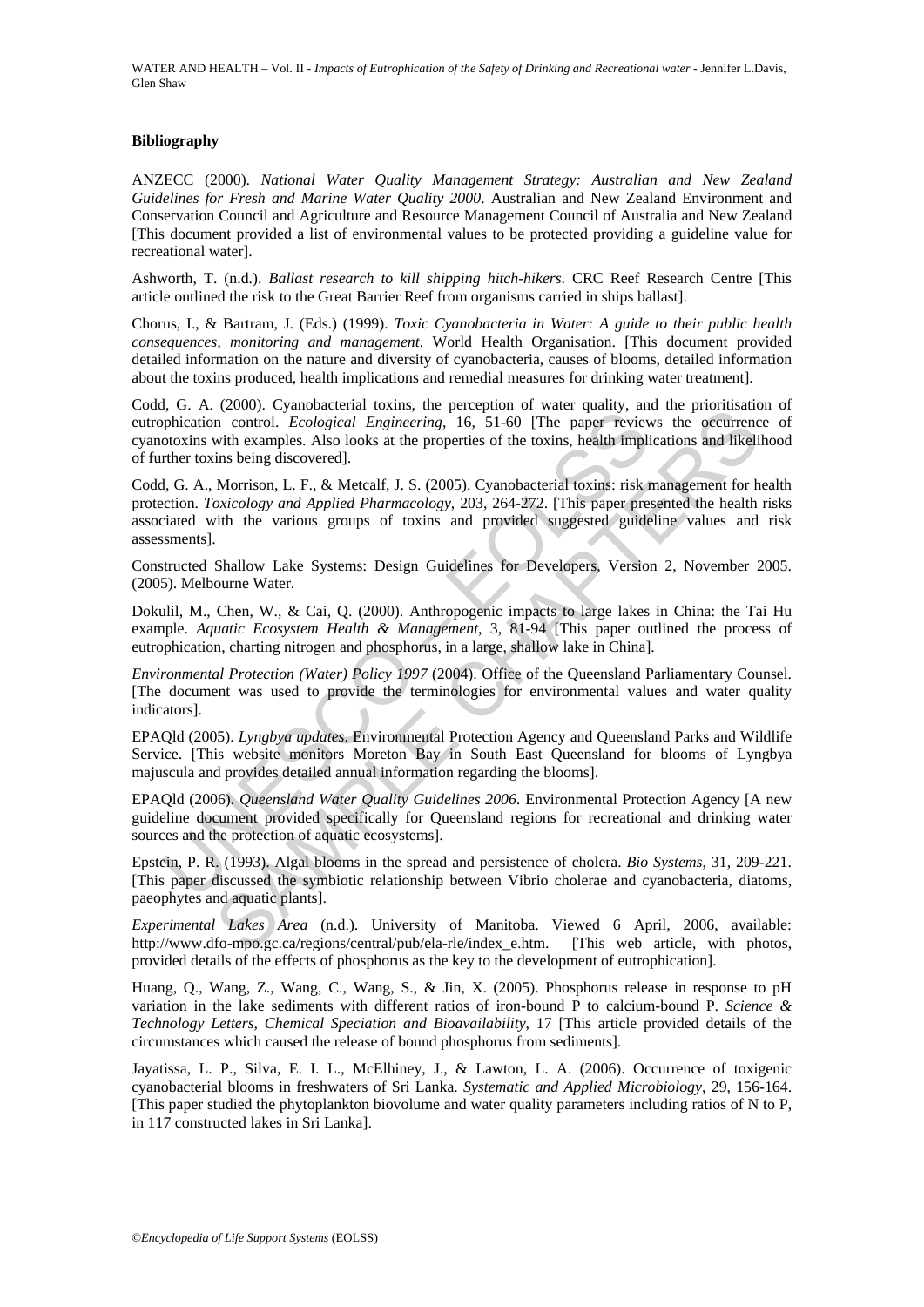Mackie, T., & Zhang, E. (2005). *Crowley Lake, Mono County: nutrient loading and eutrophication*. Water Resources Center Archives, Hydrology University of California, Multi-Campus Research Unit. [This paper evaluated the restoration efforts applied to Crowley Lake].

Mankiewicz, J., Tarczynska, M., Walter, Z., & Zalewski, M. (2002). Natural toxins from cyanobacteria. *ACTA Biologica Cracoviensia Series Botanica*, 45, 9-20. [The paper outlined the chemical structure and mechanism of toxicity of the different groups of toxins. It also provided information on the health effects and routes of exposure to the cyanotoxin and effective water treatment processes].

Miller, R., Bennett, B., Birrell, J., & Deere, D. (2006). *Recreational access to drinking water catchments and storages in Australia, Research Report 24*. The Cooperative Research Centre for Water Quality and Treatment [This report provided current types of recreational activity allowed by different States and Territories in drinking water storages and catchments].

Mitraki, C., Crisman, T. L., & Zalidis, G. (2004). Lake Koronia, Greece: Shift from autotrophy to heterotrophy with cultural eutrophication and progressive water-level reduction. *Limnologica*, 34, 110- 116 [This paper explained the process of eutrophication and its effects in a shallow lake].

MRACC (2002). *Blue-Green Algae*. NSW Murray Regional Algal Coordinating Committee. [This website provided general information on cyanobacteria, their biology, toxins and the alert system adopted by NSW for drinking and recreational water].

NHMRC (2004). *National Water Quality Management Strategy: Australian Drinking Water Guidelines 2004.* National Health and Medical Research Council and Natural Resource Management Ministerial Council. [This document provided detailed information on the more common toxins found in Australia and suggested treatment procedures for drinking water].

CC (2002). *Blue-Green Algae.* NSW Murray Regional Algal Coordinative provided general information on cyanobacteria, their biology, toxins and the SW for drinking and recreational water]. Native and the SW for drinking and 1002). *Blue-Green Algae*. NSW Murray Regional Algal Coordinating Committee.<br>
ided general information on cyanobacteria, their biology, toxins and the alert system addiniking and recreational water].<br>
ided general informat NHMRC (2005). *Guidelines for Managing Risks in Recreational Water*. National Health and Medical Research Council. [This document outlined the health effects of the various groups of toxins and introduced the National Alert Levels framework which provides a staged response to presence and development of cyanobacterial blooms in recreational waters].

NRM (2004). *Natural Resource Management: Our Rivers*. Department of Natural Resources and Mines [This web page outlined the current strategies involved in catchment management].

Owen, R. (2005). Toxic algae prompts swimming ban. *The Times Online* July 20, 2005. [News article about effects of dinoflagellate inundation of Italian Riviera].

UNEP (n.d.). *Planning and Management of Lakes and Reservoirs: An Integrated Approach to Eutrophication.* United Nations Environment Programme, Division of Technology, Industry and Economics. [This technical paper provided details of the effects of eutrophication and gave examples of the problems encountered in eutrophic lakes].

*Washington Lake Book* (n.d.) Lake Charactistics. Washington State Department of Ecology. Viewed 6 April, 2006, available: http://www.ecy.wa.gov/programs/wq/plants/lakes/characteristics.html [This website provided information and a diagram of thermal stratification].

Wiederholt, R., & Johnson, B. (2005). *Phosphorus behavior in the environment*. North Dakota State University [This report provided information about the different forms of phosphorus].

#### **Biographical Sketches**

**Jennifer L. Davis** recently completed her Bachelor of Science Environmental Health receiving several awards for excellence during her studies. For the last seven months, she has worked as a research assistant at Griffith University, co-authoring with Dr. Glen Shaw three articles in peer reviewed publications. She is currently awaiting her acceptance for a Master of Philosophy, which will research the effect on aquatic organisms of chlorination disinfection byproducts in wastewater.

**Dr Glen Shaw** is a senior lecturer with the School of Public Health, Griffith University, Queensland, Australia. He is also Program Leader for Ecotoxicology in the Centre for Aquatic Processes and Pollution at Griffith University. Dr Shaw has been Program Leader for Toxicology in the Cooperative Research Centre for Water Quality and Treatment in Australia since 2001. His background expertise lies in the